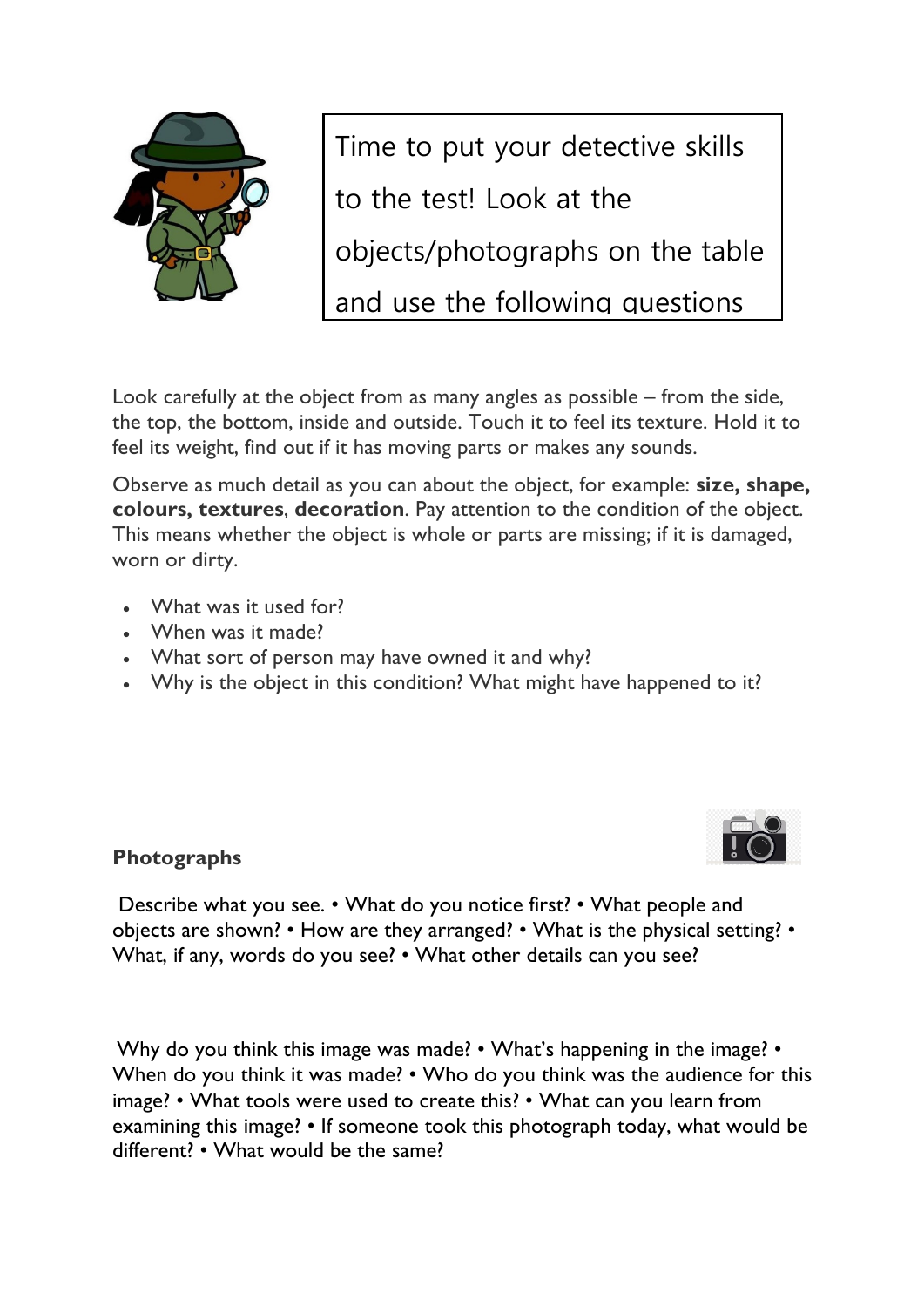## Artefacts workshop  $-$  approximately 1 hour.

- Place 6 artefacts on separate tables labelled with numbers.
- Ask teacher to split class into 6 groups.
- Ask the pupils to put on their 'detective hats'!
- Explain that purpose of session is to use sources of evidence – artefacts and photographs to find out more about life in and around the mine.
- $\bullet$  Hand out the two worksheets  $-$  laminated 'detective sheet', 2 per table and recording evidence worksheet, 1 each.
- Explain 'detective sheet' reading through the type of questions the pupils will need to ask themselves.
- Each group then has 5/6 mins at each table to record their thoughts onto the sheet.
- Repeat 6 times until all pupils have visited each table.
- Then go through each table asking pupils what they thought object was for and if they're wrong explain the actual purpose of the artefact etc.